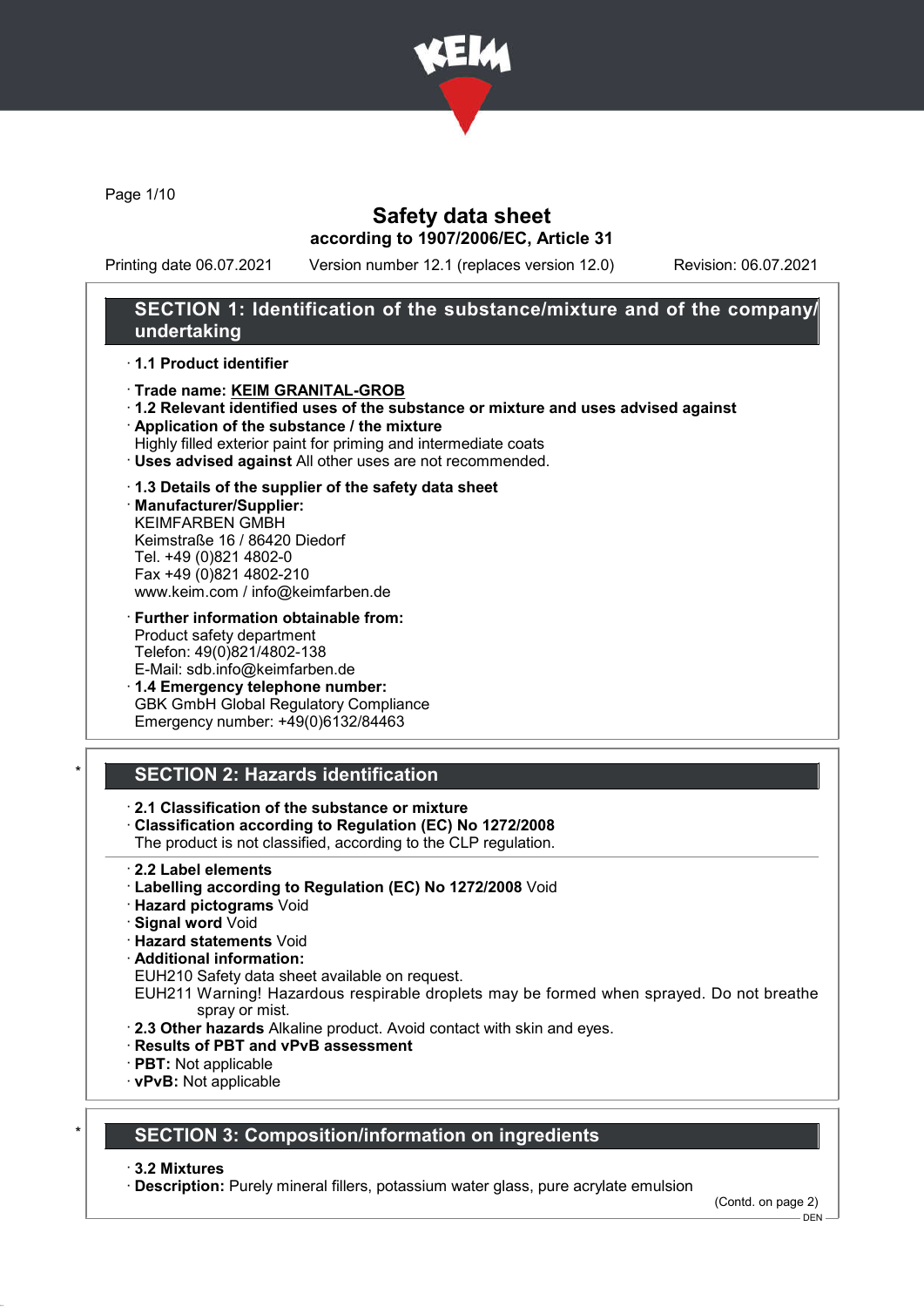

Page 2/10

## Safety data sheet according to 1907/2006/EC, Article 31

Printing date 06.07.2021 Version number 12.1 (replaces version 12.0) Revision: 06.07.2021

### Trade name: KEIM GRANITAL-GROB

### (Contd. of page 1)

#### Dangerous components:

CAS: 13463-67-7 EINECS: 236-675-5 Index number: 022-006-00-2 Reg.nr.: 01-2119486799-10 xxxx

titanium dioxide [in powder form containing 1 % or more 2.5-10% of particles with aerodynamic diameter  $\leq 10 \text{ }\mu\text{m}$ ] **Carc. 2, H351** 

Additional information: For the wording of the listed hazard phrases refer to section 16.

## SECTION 4: First aid measures

#### · 4.1 Description of first aid measures

- · General information:
- No special measures required.

When seeing the doctor we suggest to present this safety data sheet.

- · After inhalation: Supply fresh air; consult doctor in case of complaints.
- · After skin contact:
- Immediately wash with water and soap and rinse thoroughly.
- Do not use solvents or thinners.
- If skin irritation continues, consult a doctor.
- · After eye contact:
- Rinse opened eye for several minutes under running water. Then consult a doctor.
- · After swallowing:

Rinse mouth and throat well with water.

Do not induce vomiting; call for medical help immediately.

- · 4.2 Most important symptoms and effects, both acute and delayed
- No further relevant information available.
- · 4.3 Indication of any immediate medical attention and special treatment needed No further relevant information available.

### SECTION 5: Firefighting measures

- · 5.1 Extinguishing media
- · Suitable extinguishing agents:
- Product itself does not burn. Co-ordinate fire-fighting measures to the fire surroundings.
- · 5.2 Special hazards arising from the substance or mixture
- No further relevant information available.
- · 5.3 Advice for firefighters
- · Specila protective equipment: Wear self-contained respiratory protective device.
- · Additional information
- In case of fire do not breathe smoke, fumes and vapours.

Dispose of fire debris and contaminated fire fighting water in accordance with official regulations.

(Contd. on page 3)

DEN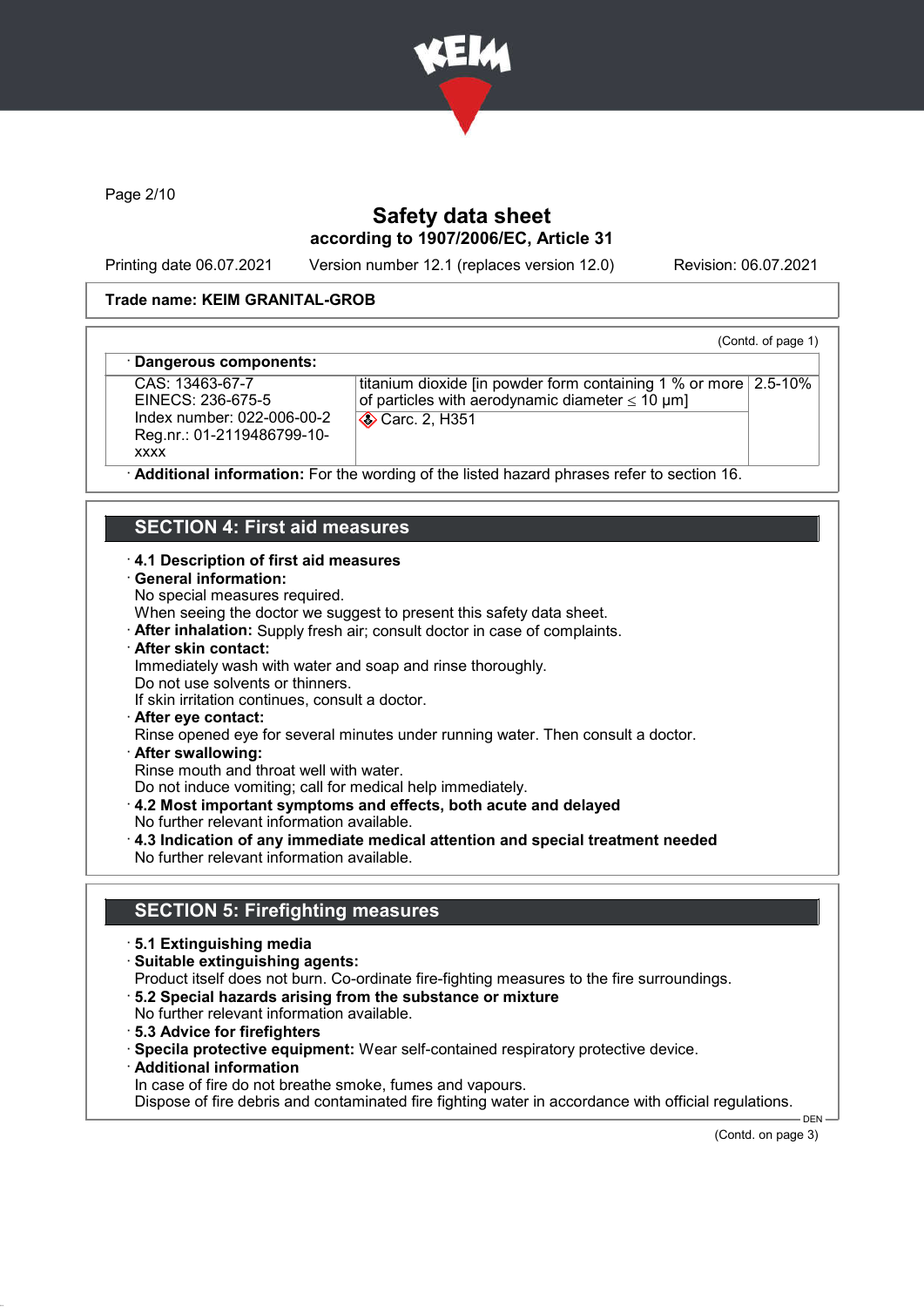

Page 3/10

## Safety data sheet according to 1907/2006/EC, Article 31

Printing date 06.07.2021 Version number 12.1 (replaces version 12.0) Revision: 06.07.2021

### Trade name: KEIM GRANITAL-GROB

(Contd. of page 2)

# SECTION 6: Accidental release measures

| 6.1 Personal precautions, protective equipment and emergency procedures                          |  |
|--------------------------------------------------------------------------------------------------|--|
| Respect the protection rules (see section 7 a. 8).                                               |  |
| Avoid contact with skin and eyes.                                                                |  |
| Ensure adequate ventilation                                                                      |  |
| Particular danger of slipping on leaked/spilled product.                                         |  |
| 6.2 Environmental precautions:                                                                   |  |
| Do not allow product to reach soil, sewage system or any water course.                           |  |
| Follow local governmental rules and regulations.                                                 |  |
| Dilute with plenty of water.                                                                     |  |
| 6.3 Methods and material for containment and cleaning up:                                        |  |
| Absorb with liquid-binding material (sand, diatomite, acid binders, universal binders, sawdust). |  |
| Ensure adequate ventilation.                                                                     |  |
| Dispose of the material collected according to regulations.                                      |  |
| Clear contaminated areas thoroughly.                                                             |  |
| Flush rests with sufficient amount of water.                                                     |  |
| 6.4 Reference to other sections                                                                  |  |
| See Section 7 for information on safe handling.                                                  |  |
| See Section 8 for information on personal protection equipment.                                  |  |
| See Section 13 for disposal information.                                                         |  |
|                                                                                                  |  |
| <b>SECTION 7: Handling and storage</b>                                                           |  |
| · 7.1 Precautions for safe handling                                                              |  |
| Keep receptacles tightly sealed.                                                                 |  |
| Avoid contact with skin and eyes.                                                                |  |
| Do not inhale aerosols.                                                                          |  |
| See item 8 (8.2) for information about suitable protective equipment and technical precautions.  |  |
| Respect the protection rules.                                                                    |  |
| · Information about fire - and explosion protection:                                             |  |
| The product is not flammable.                                                                    |  |
| No special measures required.                                                                    |  |
|                                                                                                  |  |
| .7.2 Conditions for safe storage, including any incompatibilities                                |  |
| Storage:                                                                                         |  |
| Requirements to be met by storerooms and receptacles:                                            |  |
| Store only in unopened original receptacles.                                                     |  |
| Keep in the original containers in a cool and dry place.                                         |  |
| · Information about storage in one common storage facility: Do not store together with acids.    |  |
| · Further information about storage conditions:                                                  |  |
| Protect from frost.                                                                              |  |
| Store in a cool place.                                                                           |  |
| Protect from heat and direct sunlight.                                                           |  |
| · Storage class: 12                                                                              |  |
| (Contd. on page 4)                                                                               |  |
| DEN-                                                                                             |  |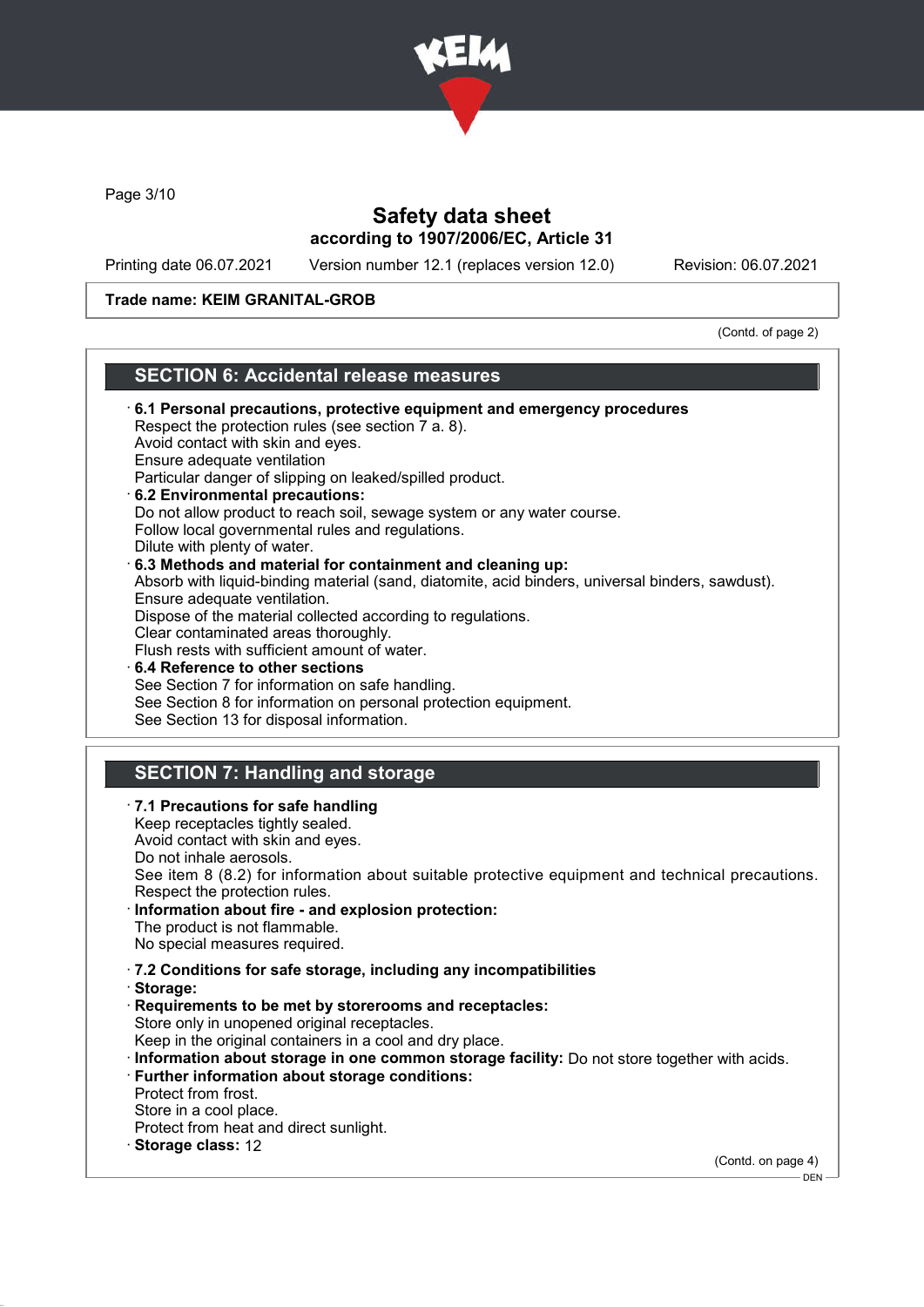

Page 4/10

## Safety data sheet according to 1907/2006/EC, Article 31

Printing date 06.07.2021 Version number 12.1 (replaces version 12.0) Revision: 06.07.2021

### Trade name: KEIM GRANITAL-GROB

### · 7.3 Specific end use(s) No further relevant information available.

(Contd. of page 3)

| $\star$ | 「SECTION 8: Exposure controls/personal protection」 |  |
|---------|----------------------------------------------------|--|
|---------|----------------------------------------------------|--|

## · 8.1 Control parameters

· Ingredients with limit values that require monitoring at the workplace:

### 14808-60-7 Quartz (SiO2)

MAK (Germany) alveolengängige Fraktion

13463-67-7 titanium dioxide [in powder form containing 1 % or more of particles with aerodynamic diameter  $\leq 10 \mu m$ ]

AGW (Germany) Long-term value: 1.25\* 10\*\* mg/m<sup>3</sup>

2(II);\*alveolengängig\*\*einatembar; AGS, DFG

· Additional information: The lists valid during the making were used as basis.

#### · 8.2 Exposure controls

#### · Individual protection measures, such as personal protective equipment

General protective and hygienic measures:

Avoid contact with the eyes and skin.

Do not inhale aerosols.

Wash hands before breaks and at the end of work.

Immediately remove all soiled and contaminated clothing.

#### **Respiratory protection:**

Use suitable respiratory protective device only when aerosol or mist is formed. Filter: P

· Hand protection Protective gloves

### · Material of gloves

suitable material e.g.:

Nitrile impregnated cotton-gloves

PVC or PE gloves

Recommended thickness of the material:  $\geq 0.5$  mm

Natural rubber, NR

Recommended thickness of the material:  $\geq 0.6$  mm

The selection of the suitable gloves does not only depend on the material, but also on further marks of quality and varies from manufacturer to manufacturer. As the product is a preparation of several substances, the resistance of the glove material can not be calculated in advance and has therefore to be checked prior to the application.

Penetration time of glove material Value for the permeation: level  $> 6$  (480 min) The determined penetration times according to EN 16523-1:2015 are not performed under practical conditions. Therefore a maximum wearing time, which corresponds to 50% of the penetration time, is recommended.

The exact break trough time has to be found out by the manufacturer of the protective gloves and has to be observed.

- **Eye/face protection Tightly sealed goggles**
- · Body protection: Protective work clothing

(Contd. on page 5) DEN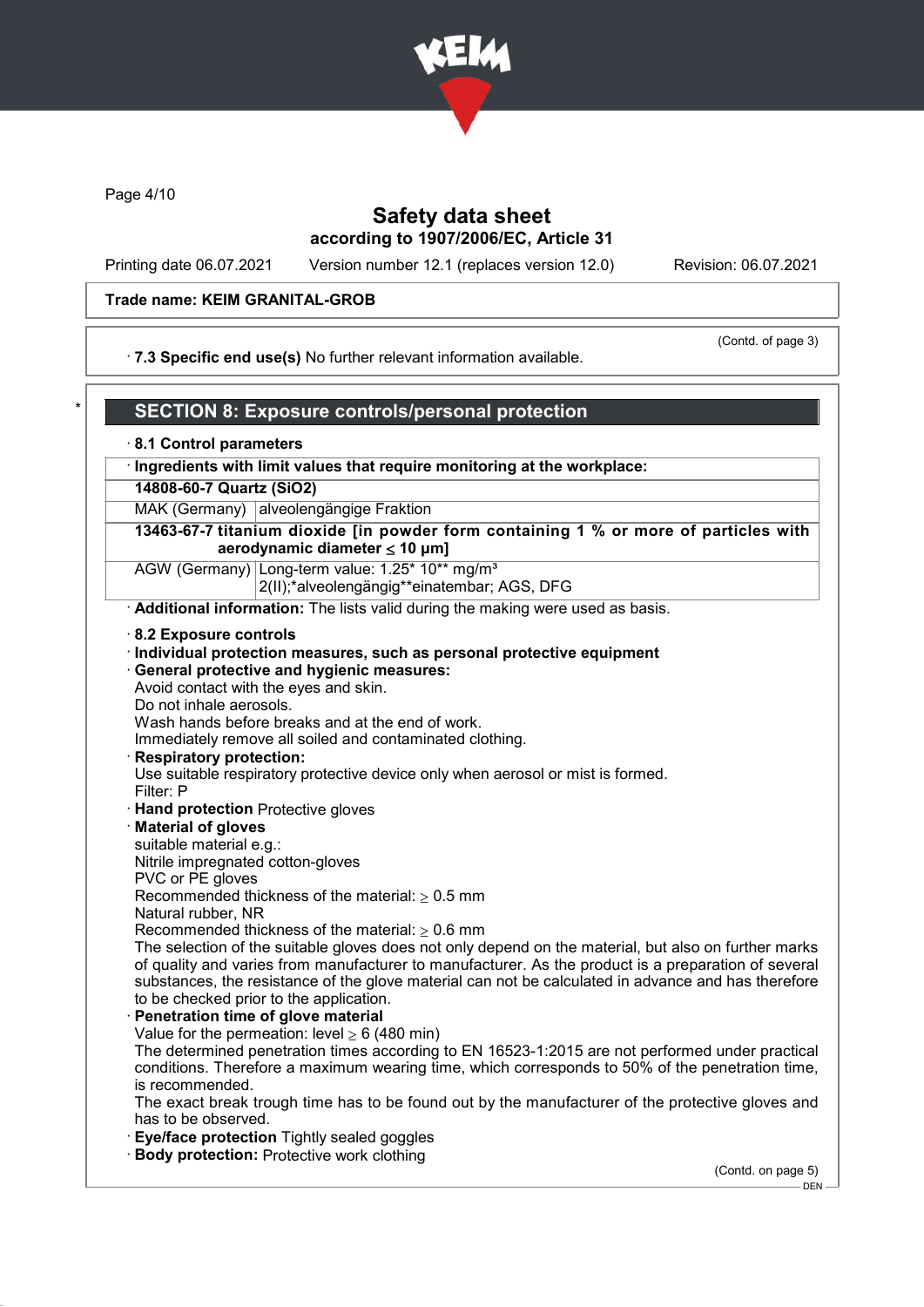

Page 5/10

# Safety data sheet according to 1907/2006/EC, Article 31

Printing date 06.07.2021 Version number 12.1 (replaces version 12.0) Revision: 06.07.2021

### Trade name: KEIM GRANITAL-GROB

## · Environmental exposure controls

See Section 12 and 6.2

No further relevant information available.

### SECTION 9: Physical and chemical properties

| 9.1 Information on basic physical and chemical properties |                                                |
|-----------------------------------------------------------|------------------------------------------------|
| <b>General Information</b>                                |                                                |
| $\cdot$ Colour:                                           | Different, according to colouring.             |
| · Odour:                                                  | Odourless                                      |
| · Melting point/freezing point:                           | Not determined                                 |
| Boiling point or initial boiling point and                |                                                |
| boiling range                                             | Not determined                                 |
| · Flammability                                            | Not applicable                                 |
| · Lower and upper explosion limit                         |                                                |
| · Lower:                                                  | Not applicable                                 |
| · Upper:                                                  | Not applicable                                 |
| · Flash point:                                            | Not applicable                                 |
| · Auto-ignition temperature:                              | Product is not selfigniting.                   |
| Decomposition temperature:                                | Not determined                                 |
| $\cdot$ pH at 20 $\degree$ C                              | $~11*$                                         |
| · Viscosity:                                              |                                                |
| <b>Kinematic viscosity</b>                                | Not determined                                 |
| Dynamic at 20 °C:                                         | 1.700-2.100* mPas                              |
| · Solubility                                              |                                                |
| · water:                                                  | Miscible                                       |
| · Partition coefficient n-octanol/water (log              |                                                |
| value)                                                    | Not applicable                                 |
| · Vapour pressure at 20 °C:                               | $~23$ hPa                                      |
| <b>Density and/or relative density</b>                    |                                                |
| · Density at 20 °C:                                       | 1.5-1.7 $*$ g/cm <sup>3</sup>                  |
| · Vapour density                                          | Not applicable.                                |
|                                                           |                                                |
| $\cdot$ 9.2 Other information                             | * The values are for freshly produced material |
|                                                           | and may change with the time.                  |
| · Appearance:<br>· Form:                                  |                                                |
|                                                           | Pasty                                          |
| Important information on protection of health             |                                                |
| and environment, and on safety.                           |                                                |
| · Ignition temperature:                                   | Not determined                                 |
| <b>Explosive properties:</b>                              | Product does not present an explosion hazard.  |
| Change in condition                                       |                                                |
| · Softening point/range                                   |                                                |
| Oxidising properties:                                     | Not applicable                                 |
|                                                           | (Contd. on page 6)                             |

(Contd. of page 4)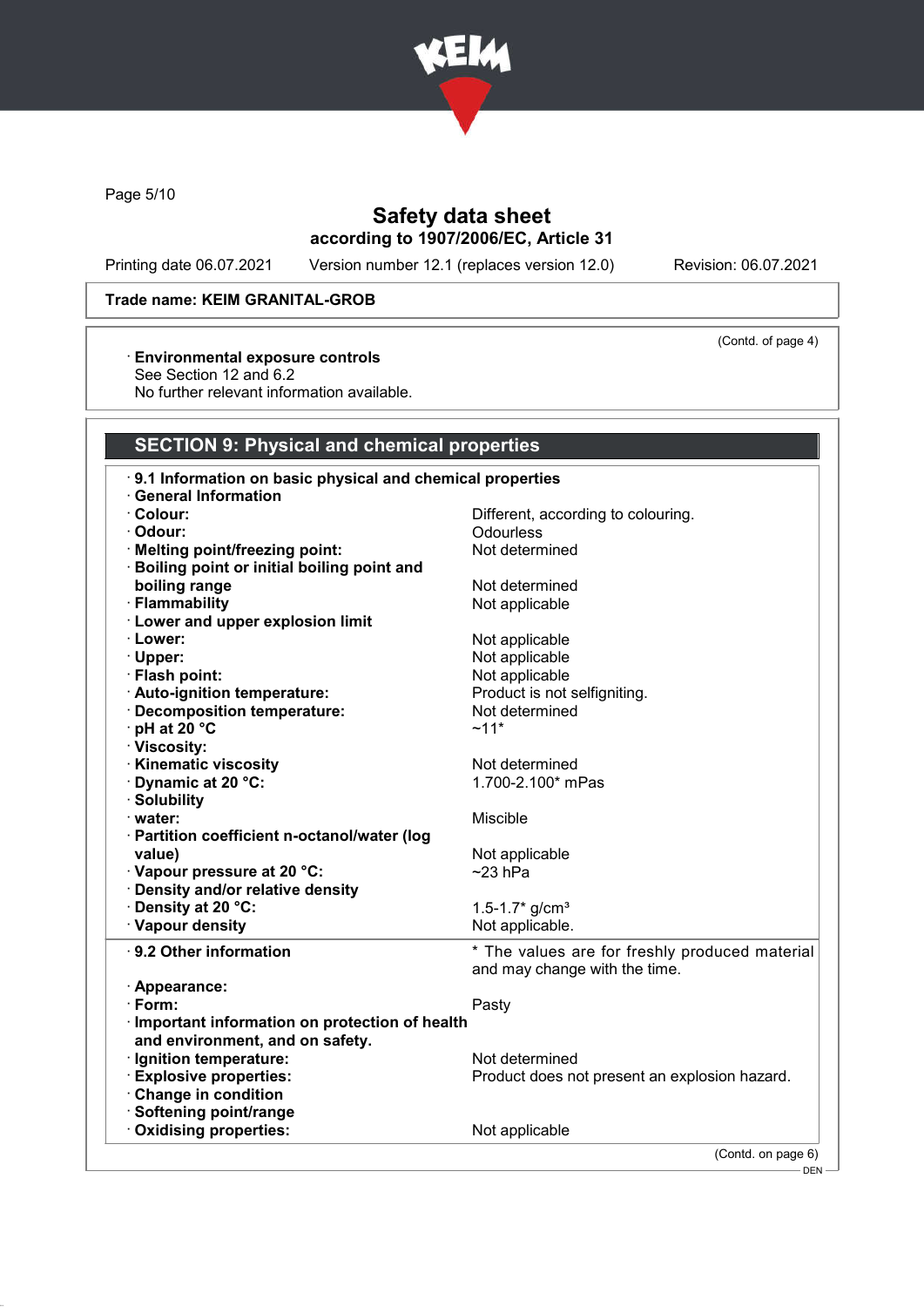

Page 6/10

## Safety data sheet according to 1907/2006/EC, Article 31

Printing date 06.07.2021 Version number 12.1 (replaces version 12.0) Revision: 06.07.2021

### Trade name: KEIM GRANITAL-GROB

|                                                                                 |                 | (Contd. of page 5) |
|---------------------------------------------------------------------------------|-----------------|--------------------|
| <b>Evaporation rate</b>                                                         | Not applicable. |                    |
| Information with regard to physical hazard<br>classes                           |                 |                    |
| · Explosives                                                                    | Void            |                    |
| · Flammable gases                                                               | Void            |                    |
| · Aerosols                                                                      | Void            |                    |
| Oxidising gases                                                                 | Void            |                    |
| · Gases under pressure                                                          | Void            |                    |
| · Flammable liquids                                                             | Void            |                    |
| · Flammable solids                                                              | Void            |                    |
| $\cdot$ Self-reactive substances and mixtures                                   | Void            |                    |
| · Pyrophoric liquids                                                            | Void            |                    |
| · Pyrophoric solids                                                             | Void            |                    |
| · Self-heating substances and mixtures<br>· Substances and mixtures, which emit | Void            |                    |
| flammable gases in contact with water                                           | Void            |                    |
| <b>⋅ Oxidising liquids</b>                                                      | Void            |                    |
| Oxidising solids                                                                | Void            |                    |
| Organic peroxides                                                               | Void            |                    |
| Corrosive to metals                                                             | Void            |                    |
| <b>Desensitised explosives</b>                                                  | Void            |                    |

## SECTION 10: Stability and reactivity

· 10.1 Reactivity No further relevant information available.

- · 10.2 Chemical stability Stable under normal conditions of storage and use.
- · Thermal decomposition / conditions to be avoided:
- No decomposition if used according to specifications.
- · 10.3 Possibility of hazardous reactions No dangerous reactions known.
- · 10.4 Conditions to avoid No further relevant information available.
- · 10.5 Incompatible materials: Acids
- · 10.6 Hazardous decomposition products:

No hazardous decomposition products if stored and handled as prescribed.

## **SECTION 11: Toxicological information**

· 11.1 Information on hazard classes as defined in Regulation (EC) No 1272/2008

· Acute toxicity Based on available data, the classification criteria are not met.

### · LD/LC50 values relevant for classification:

13463-67-7 titanium dioxide [in powder form containing 1 % or more of particles with aerodynamic diameter ≤ 10 μm]

| $\mathbf{A}$ $\mathbf{F}$ $\mathbf{F}$ $\mathbf{F}$ $\mathbf{F}$ $\mathbf{F}$ | $\sqrt{2}$ 0.000 $\frac{1}{2}$ $\frac{1}{2}$ $\frac{1}{2}$ $\frac{1}{2}$ $\frac{1}{2}$ $\frac{1}{2}$ $\frac{1}{2}$ $\frac{1}{2}$ $\frac{1}{2}$ $\frac{1}{2}$ $\frac{1}{2}$ $\frac{1}{2}$ $\frac{1}{2}$ $\frac{1}{2}$ $\frac{1}{2}$ $\frac{1}{2}$ $\frac{1}{2}$ $\frac{1}{2}$ $\frac{1}{2}$ $\frac{1}{2}$ $\frac{1}{2$ |
|-------------------------------------------------------------------------------|-----------------------------------------------------------------------------------------------------------------------------------------------------------------------------------------------------------------------------------------------------------------------------------------------------------------------|
| Inhalative $ ATE \text{ mix } (4h)   > 5 \text{ mg/l } (inhalation)$          |                                                                                                                                                                                                                                                                                                                       |

 $|ATE \text{ mix}$   $| > 2,000 \text{ mg/kg}$  (dermal)

(Contd. on page 7)

 $-$  DEN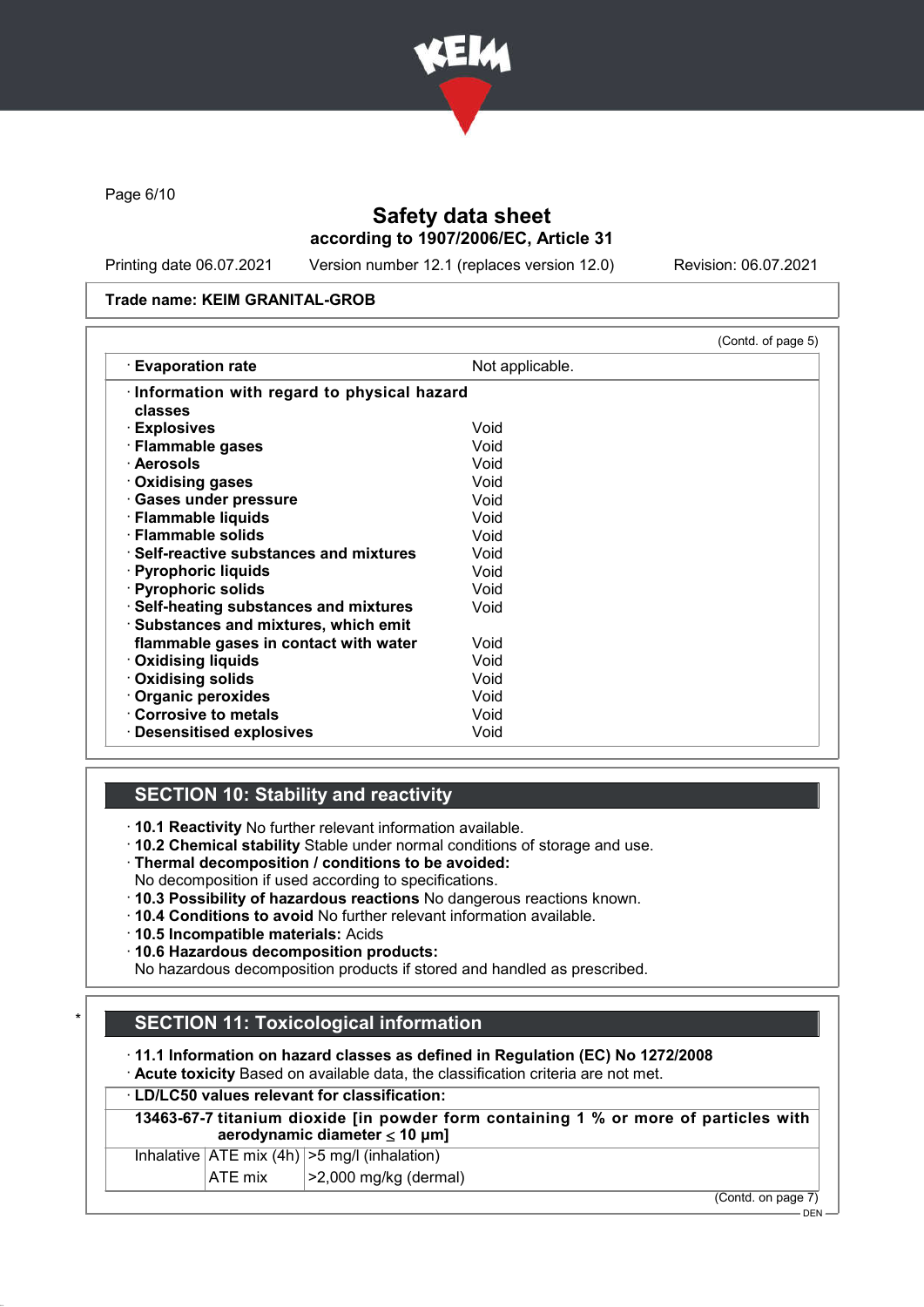

Page 7/10

## Safety data sheet according to 1907/2006/EC, Article 31

Printing date 06.07.2021 Version number 12.1 (replaces version 12.0) Revision: 06.07.2021

## Trade name: KEIM GRANITAL-GROB

|                                        | (Contd. of page 6)<br>$>2,000$ mg/kg (orally)                                                                                                      |
|----------------------------------------|----------------------------------------------------------------------------------------------------------------------------------------------------|
| <b>NOAEL</b>                           |                                                                                                                                                    |
|                                        | 3,500 mg/kg /Oral (rat) (90d)                                                                                                                      |
|                                        | · Skin corrosion/irritation Frequent persistent contact with the skin may cause skin irritation.                                                   |
| · Serious eye damage/irritation        |                                                                                                                                                    |
|                                        | In case of longer exposure, slightly irritating effect to the eyes is possible.                                                                    |
|                                        | during inhalation: Irritant effect possible.                                                                                                       |
|                                        | during swallowing: Irritant effect possible<br>Respiratory or skin sensitisation Based on available data, the classification criteria are not met. |
|                                        | · Germ cell mutagenicity Based on available data, the classification criteria are not met.                                                         |
|                                        | Carcinogenicity Based on available data, the classification criteria are not met.                                                                  |
|                                        |                                                                                                                                                    |
|                                        |                                                                                                                                                    |
|                                        | · Reproductive toxicity Based on available data, the classification criteria are not met.                                                          |
|                                        | STOT-single exposure Based on available data, the classification criteria are not met.                                                             |
|                                        | STOT-repeated exposure Based on available data, the classification criteria are not met.                                                           |
|                                        | · Aspiration hazard Based on available data, the classification criteria are not met.                                                              |
|                                        | Other information (about experimental toxicology):                                                                                                 |
|                                        | Experimental analysis are not available.                                                                                                           |
| the individual components.             |                                                                                                                                                    |
| · Subacute to chronic toxicity:        | The product was not tested. The statements on toxicology have been derived from the properties of                                                  |
| · Repeated dose toxicity               |                                                                                                                                                    |
|                                        | aerodynamic diameter $\leq 10$ µm]                                                                                                                 |
|                                        | 13463-67-7 titanium dioxide [in powder form containing 1 % or more of particles with<br>Inhalative   NOAEC   10 mg/m <sup>3</sup> (rat) (90d)      |
|                                        | CMR effects (carcinogenity, mutagenicity and toxicity for reproduction) Not applicable                                                             |
|                                        | $\cdot$ 11.2 Information on other hazards                                                                                                          |
| <b>Endocrine disrupting properties</b> |                                                                                                                                                    |

# **SECTION 12: Ecological information**

· 12.1 Toxicity

|       | · Aquatic toxicity:<br>13463-67-7 titanium dioxide [in powder form containing 1 % or more of particles with<br>aerodynamic diameter $\leq 10$ µm]              |  |  |  |
|-------|----------------------------------------------------------------------------------------------------------------------------------------------------------------|--|--|--|
|       |                                                                                                                                                                |  |  |  |
|       | NOEC $\geq$ 100,000 mg/kg (sediment fresh water)                                                                                                               |  |  |  |
| EC50  | >100 mg/kg (freshwater alga) (OECD 201)                                                                                                                        |  |  |  |
|       | >10,000 mg/l (algae) (ISO 10253)<br>EC 50                                                                                                                      |  |  |  |
| LC 50 | $\vert$ >10,000 mg/l (marine fish) (OECD 203)                                                                                                                  |  |  |  |
|       | >1,000 mg/l (freshwater fish) (EPA-540/9-85-006)                                                                                                               |  |  |  |
|       | >1,000 mg/l (daphnia) (OECD 202)                                                                                                                               |  |  |  |
|       | . 12.2 Persistence and degradability No further relevant information available.<br>. 12.3 Bioaccumulative potential No further relevant information available. |  |  |  |

(Contd. on page 8)

 $-$  DEN -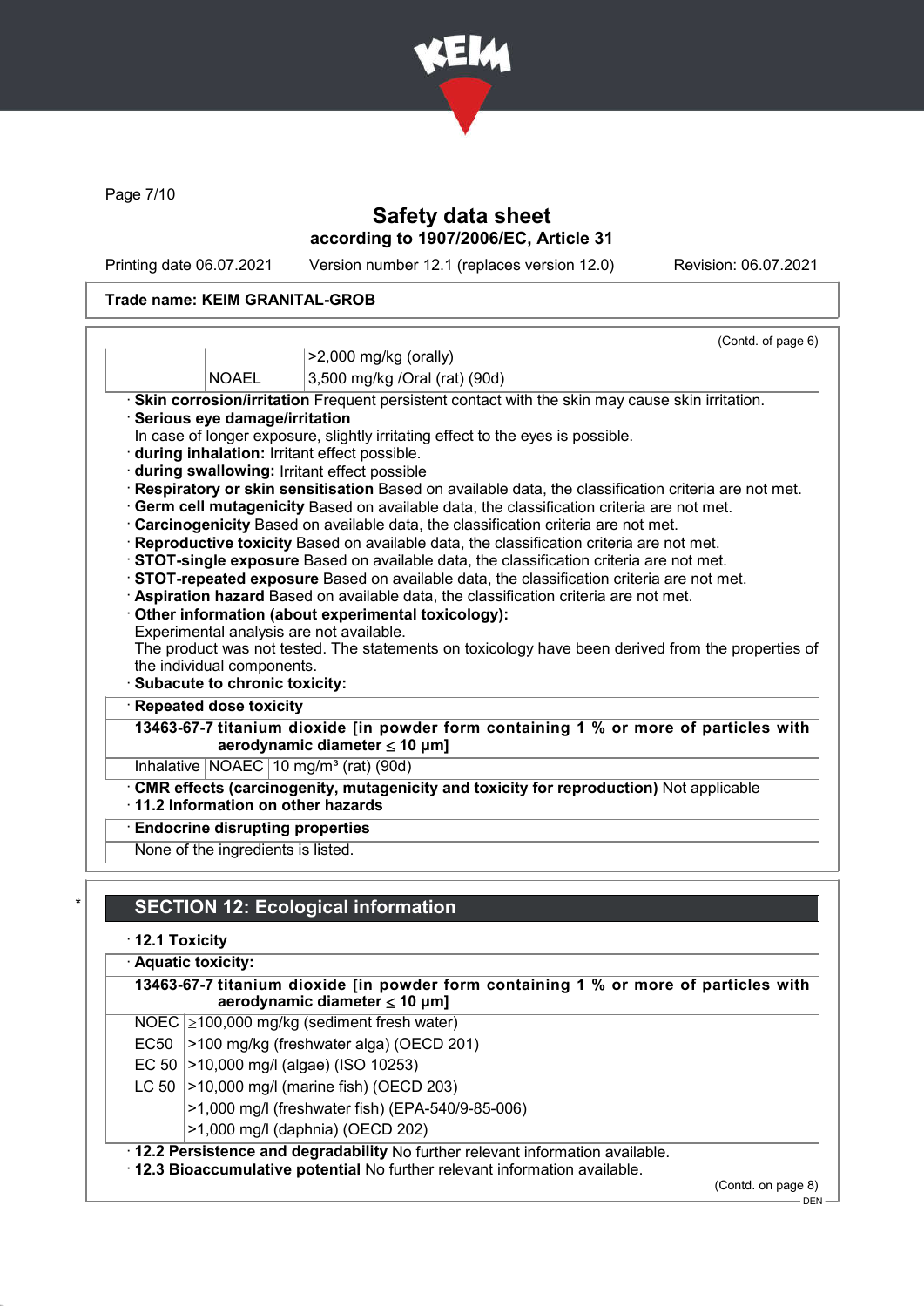

Page 8/10

## Safety data sheet according to 1907/2006/EC, Article 31

Printing date 06.07.2021 Version number 12.1 (replaces version 12.0) Revision: 06.07.2021

### Trade name: KEIM GRANITAL-GROB

(Contd. of page 7) · 12.4 Mobility in soil No further relevant information available. · 12.5 Results of PBT and vPvB assessment · PBT: Not applicable · vPvB: Not applicable · 12.6 Endocrine disrupting properties The product does not contain substances with endocrine disrupting properties. · 12.7 Other adverse effects · Additional ecological information: · AOX-indication: Due to the substance of content which do not include organic jointed halogens, the product can not take influence on the AOX-load of the waste water. · According to the formulation contains the following heavy metals and compounds from the EU guideline NO. 2006/11/EC: The product contains TiO2. General notes: Do not allow product to reach ground water, water course or sewage system. At present there are no ecotoxicological assessments. The statements on ecotoxicology have been derived from the properties of the individual components. Water hazard class 1 (German Regulation) (Self-assessment): slightly hazardous for water

# SECTION 13: Disposal considerations

### · 13.1 Waste treatment methods

· Recommendation

Must not be disposed with household garbage. Do not allow product to reach sewage system. Disposal must be made according to official regulations.

· European waste catalogue

08 01 12 waste paint and varnish other than those mentioned in 08 01 11

- · Uncleaned packaging:
- · Recommendation: Disposal must be made according to official regulations.
- · Recommended cleansing agents: Water, if necessary with cleansing agents.

| <b>SECTION 14: Transport information</b>                 |      |                    |
|----------------------------------------------------------|------|--------------------|
| $\cdot$ 14.1 UN number or ID number<br>· ADR, IMDG, IATA | Void |                    |
| 14.2 UN proper shipping name<br>· ADR, IMDG, IATA        | Void |                    |
| · 14.3 Transport hazard class(es)                        |      |                    |
| · ADR, IMDG, IATA<br>· Class                             | Void |                    |
|                                                          |      | (Contd. on page 9) |
|                                                          |      | $DEN -$            |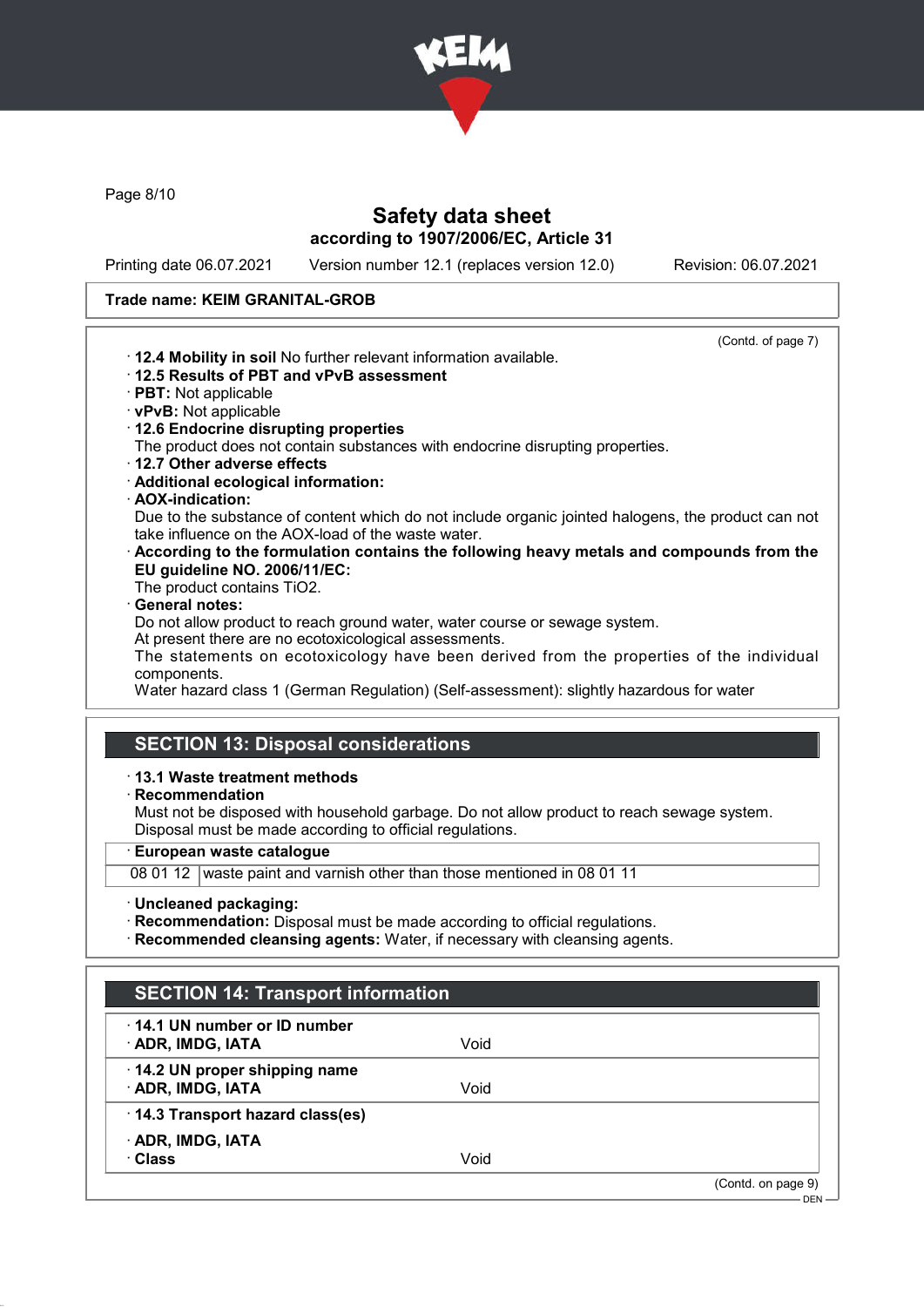

Page 9/10

## Safety data sheet according to 1907/2006/EC, Article 31

Printing date 06.07.2021 Version number 12.1 (replaces version 12.0) Revision: 06.07.2021

### Trade name: KEIM GRANITAL-GROB

|                                                                        | (Contd. of page 8)                                            |
|------------------------------------------------------------------------|---------------------------------------------------------------|
| 14.4 Packing group<br>· ADR, IMDG, IATA                                | Void                                                          |
| 14.5 Environmental hazards:<br>· Marine pollutant:                     | No.                                                           |
| 14.6 Special precautions for user                                      | Not applicable                                                |
| 14.7 Maritime transport in bulk according to<br><b>IMO instruments</b> | Not applicable                                                |
| · Transport/Additional information:                                    | No dangerous good in sense of these transport<br>regulations. |
| · UN "Model Regulation":                                               | Void                                                          |

### **SECTION 15: Regulatory information**

- · 15.1 Safety, health and environmental regulations/legislation specific for the substance or mixture
- · Labelling according to Regulation (EC) No 1272/2008

For information on labelling please refer to section 2 of this document.

- · Directive 2012/18/EU
- · Named dangerous substances ANNEX I None of the ingredients is listed.

· LIST OF SUBSTANCES SUBJECT TO AUTHORISATION (ANNEX XIV)

- None of the ingredients is listed.
- DIRECTIVE 2011/65/EU on the restriction of the use of certain hazardous substances in electrical and electronic equipment – Annex II
- None of the ingredients is listed.
- · REGULATION (EU) 2019/1148
- Annex I RESTRICTED EXPLOSIVES PRECURSORS (Upper limit value for the purpose of licensing under Article 5(3))
- None of the ingredients is listed.
	- Annex II REPORTABLE EXPLOSIVES PRECURSORS
- None of the ingredients is listed.

### · National regulations:

- · Waterhazard class: Water hazard class 1 (Self-assessment): slightly hazardous for water.
- · Other regulations, limitations and prohibitive regulations
- · Substances of very high concern (SVHC) according to REACH, Article 57 Not applicable
- · Product-Code/Giscode: BSW10
- · 15.2 Chemical safety assessment: A Chemical Safety Assessment has not been carried out.

DEN